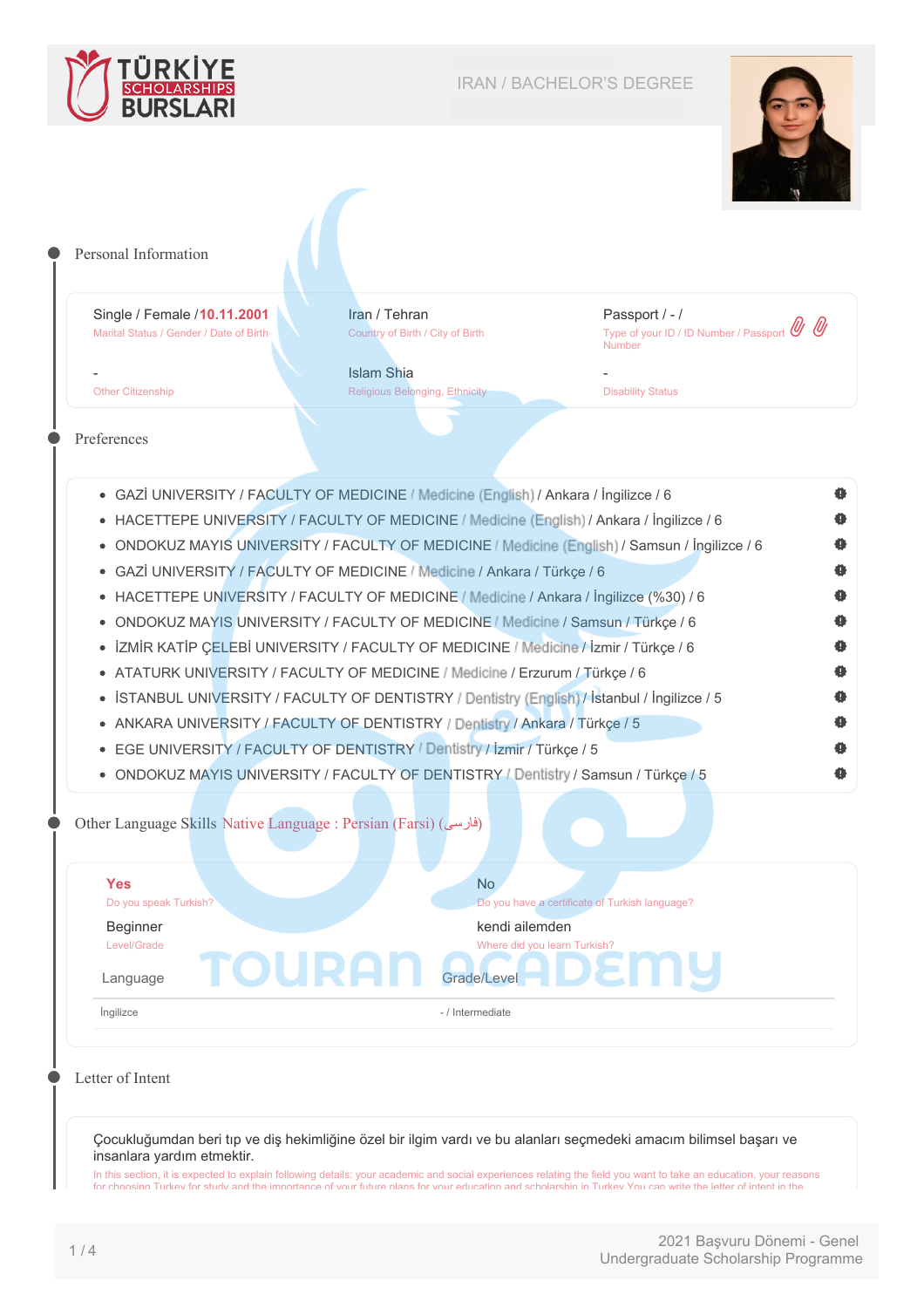

2018837200 / 21IR014443

- / -

100-250 (\$) Total Monthly Income

Your mother's occupation / Title/Position

Civil servant, Public Official / serbest Your Father's Occupation / Title/Position



#### for choosing Turkey for study and the importance of your future plans for your education and scholarship in Turkey.You can write the letter of intent in the language you can express yourself.

Türkiye Burslarını kabul edilirsem çok mutlu olacağım ve umarım kendim, ailem, üniversitem ve sevgili Türkiye için gurur ve mutluluk getirim.

If you have a subject in your application documents that you think is not clear enough and you want to explain, or if you want to draw the attention of the evaluation committee, please briefly explain in this section. You can write the description in the language you can express yourself.

The institution/company your mother works at

The institution/company your father works at

### Field Questions

#### Family Information Total Monthly Income : 100-250 (\$)

-

serbest

Single Marital Status

Mobile Phone

Mother's Name / Is your mother alive?

Father's Name / Is your father alive?

2 Number of Siblings

#### Contact Info (Current)

iranzamin/B1/10A Street/Building Number/Door Number

 $-$  / Tehran  $/ -$  / Address / City / Country / Postal Code

Phone (Home)

#### **O** 8 I am at this address.

iranzamin / B1 / 10A Street / Building Number / Door Number

- Tehran / Iran /

Address / City / Country / Postal Code

zareianshailin@gmail.com / - / -

### $-$  /  $-$  /  $-$

Facebook / Twitter / LinkedIn

#### Google+ / Skype / Other

Academic Qualification

Social Activities

Type Name Award, Project, Certificate Field Date Institution Description

**URAN ACADEMY** 

2021 Başvuru Dönemi - Genel Undergraduate Scholarship Programme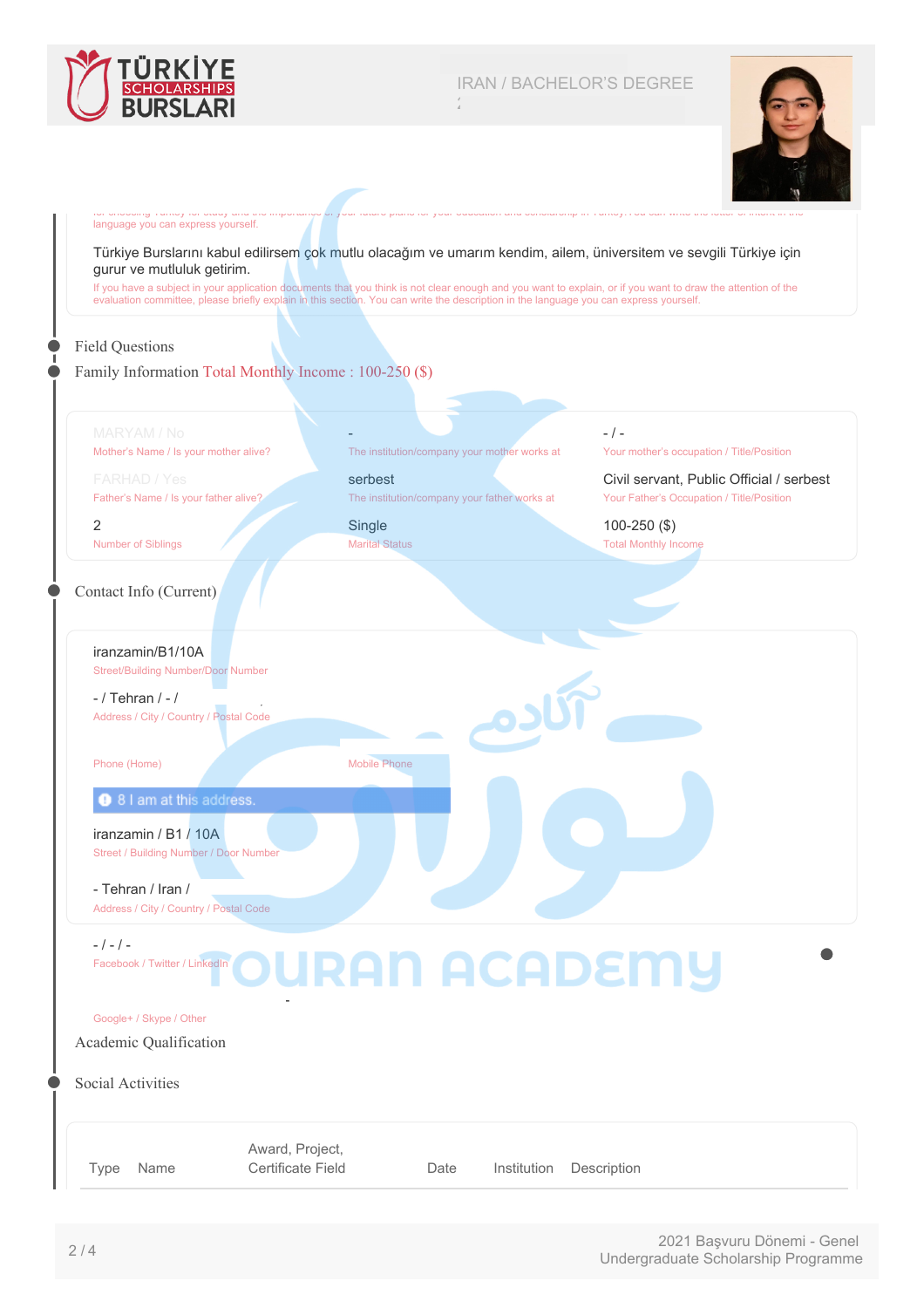

2018837200 / 21IR014443



|            | kayak ve yüzmek ve          | kawak wa yizaraek xe tenis                                      | 23.02.2013            | iran                      |                               | kayak ve yüzme ve tenis fedrasyonundan sertifika                             |  |
|------------|-----------------------------|-----------------------------------------------------------------|-----------------------|---------------------------|-------------------------------|------------------------------------------------------------------------------|--|
| Type       | tenis<br>Name               | <b>Certificate Field</b>                                        | Date                  | fedrasyonu<br>Institution | ve odul aldım.<br>Description |                                                                              |  |
|            |                             |                                                                 |                       |                           |                               |                                                                              |  |
|            |                             | Work Experience / Internship Experience                         |                       |                           |                               |                                                                              |  |
|            | Academic Activities         |                                                                 |                       |                           |                               |                                                                              |  |
|            |                             |                                                                 |                       |                           |                               |                                                                              |  |
|            |                             |                                                                 |                       |                           |                               |                                                                              |  |
|            | Information on Hobbies      |                                                                 |                       |                           |                               |                                                                              |  |
|            |                             |                                                                 |                       |                           |                               |                                                                              |  |
|            |                             | Kitap okumayı ve teknoloji ve robatik alanlarını çok seviyorum. |                       |                           |                               |                                                                              |  |
|            | > Computer                  | > Sports and Outdoor                                            |                       | > Book                    |                               | > Music                                                                      |  |
|            |                             | <b>Sports</b>                                                   |                       | > Intelligence games      |                               | > Travel                                                                     |  |
|            |                             |                                                                 |                       |                           |                               |                                                                              |  |
|            | Special Talent Information  |                                                                 |                       |                           |                               |                                                                              |  |
|            |                             |                                                                 |                       |                           |                               |                                                                              |  |
| > Painting |                             | > Handball                                                      |                       | > Gymnastics              |                               | > Guitar                                                                     |  |
|            |                             |                                                                 |                       |                           |                               |                                                                              |  |
|            | <b>Voluntary Activities</b> |                                                                 |                       |                           |                               |                                                                              |  |
|            |                             |                                                                 |                       |                           |                               |                                                                              |  |
|            |                             |                                                                 |                       |                           |                               |                                                                              |  |
| Name       |                             | Institution/NGO you served at                                   |                       | <b>Description</b>        |                               |                                                                              |  |
|            | tenis ve yüzme ve kayak     | iran spor fedrasyonu                                            |                       |                           |                               | tenis ve yüzme ve kayak sporlarında sertifika ve şampıyonluk odulu kazandım. |  |
|            |                             |                                                                 |                       |                           |                               |                                                                              |  |
|            |                             |                                                                 |                       |                           |                               |                                                                              |  |
|            |                             |                                                                 |                       |                           |                               |                                                                              |  |
|            | Reference Information       |                                                                 |                       |                           |                               |                                                                              |  |
|            |                             |                                                                 |                       |                           |                               |                                                                              |  |
|            |                             |                                                                 |                       |                           |                               |                                                                              |  |
|            |                             |                                                                 |                       |                           |                               |                                                                              |  |
|            |                             | <b>TOURAN ACADEMY</b>                                           |                       |                           |                               |                                                                              |  |
|            |                             |                                                                 |                       |                           |                               |                                                                              |  |
|            |                             |                                                                 |                       | This                      |                               |                                                                              |  |
|            |                             |                                                                 |                       | information<br>belongs to |                               |                                                                              |  |
|            |                             |                                                                 |                       | my                        |                               |                                                                              |  |
|            |                             | Company/Institution<br>Name                                     | <b>Title/Position</b> | academic<br>reference.    | Phone                         |                                                                              |  |